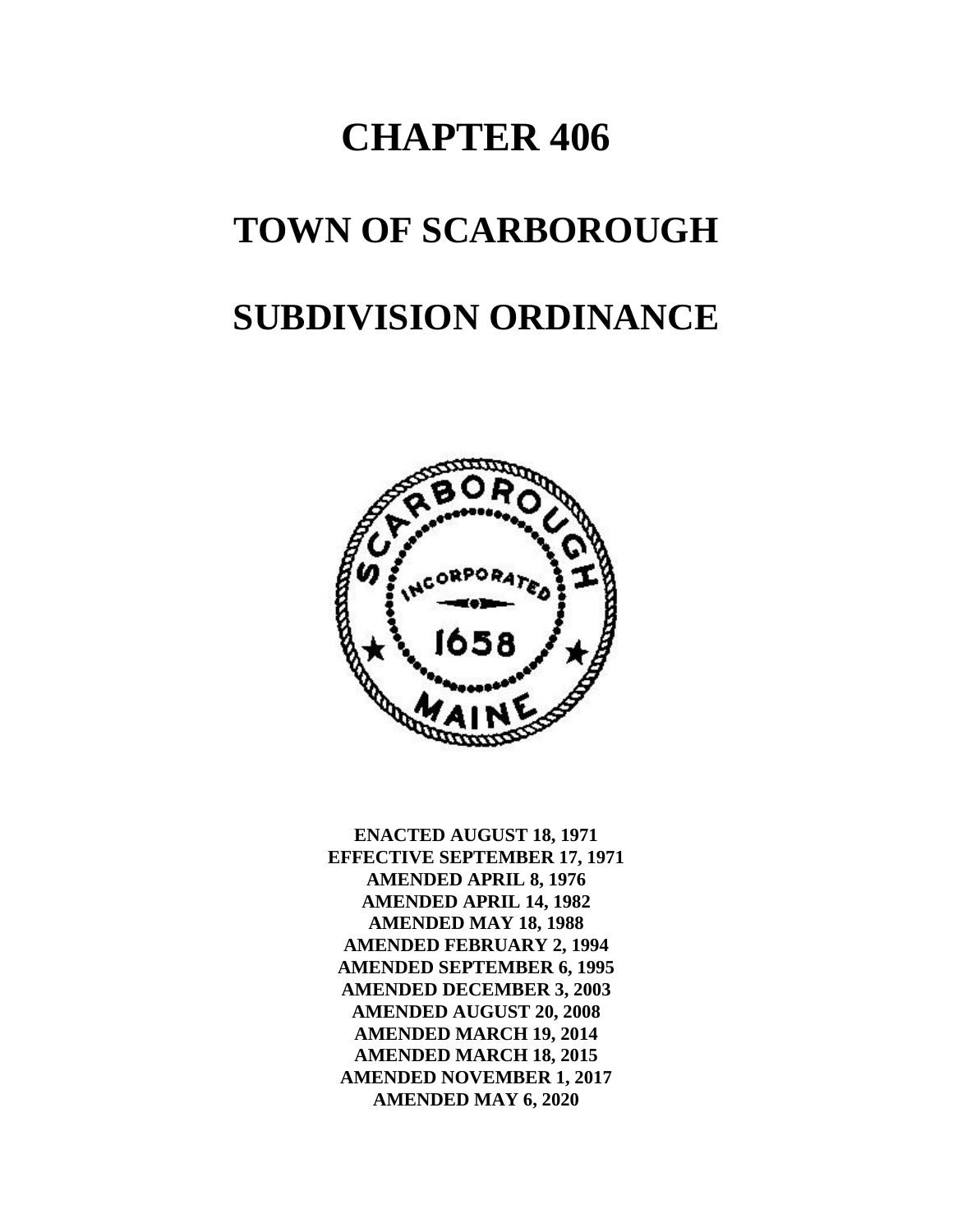| SECTION 4. PURPOSE, AND INTERPRETATION, AND REVIEW CRITERIA  2            |  |
|---------------------------------------------------------------------------|--|
|                                                                           |  |
|                                                                           |  |
| SECTION 7. PRELIMINARY PLAN REQUIREMENTS AND PROCEDURES7                  |  |
| SECTION 8. FINAL PLAN REQUIREMENTS AND PROCEDURES [Amended 08/20/2008]. 8 |  |
|                                                                           |  |
| SECTION 10. STREET INFRASTRUCTURE DESIGN STANDARDS  11                    |  |
|                                                                           |  |
|                                                                           |  |
|                                                                           |  |
|                                                                           |  |
|                                                                           |  |
|                                                                           |  |
|                                                                           |  |
|                                                                           |  |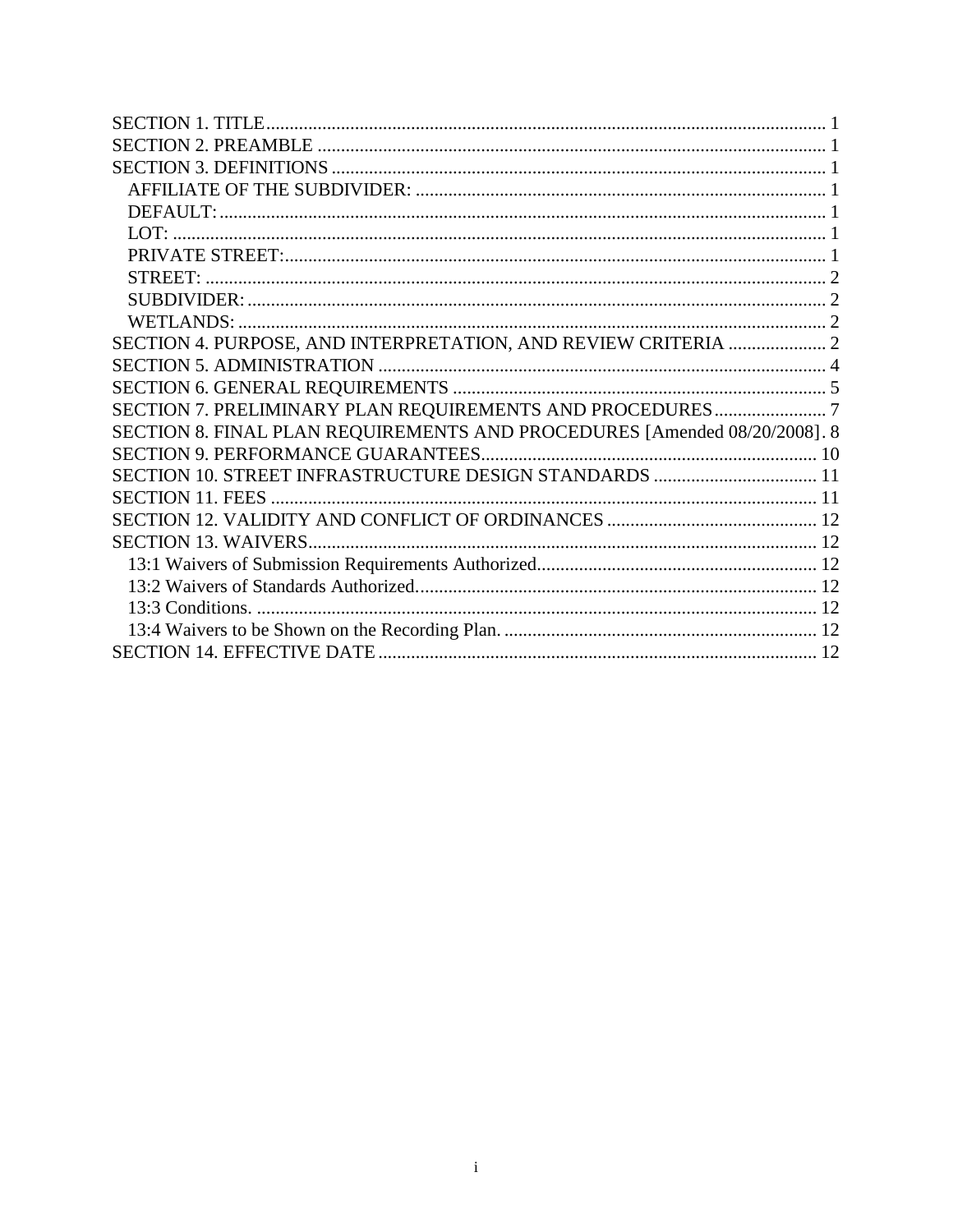#### **CHAPTER 406 SUBDIVISION ORDINANCE TOWN OF SCARBOROUGH, MAINE**

#### <span id="page-2-0"></span>**SECTION 1. TITLE**

This ordinance shall be known and may be cited as the "Scarborough Subdivision Ordinance." It is adopted under the authority of 30-A M.R.S.A. § 4403(2) and 30-A M.R.S.A. § 3001.

#### <span id="page-2-1"></span>**SECTION 2. PREAMBLE**

This ordinance regulates the subdivision of land within the Town of Scarborough; defines subdivision; requires the approval of any subdivision by the Planning Board of the Town of Scarborough before any work may be commenced, and establishes procedures therefore; states the contents required for preliminary and final subdivision plans; establishes minimum standards for subdivision design and construction; and prescribes penalties for the violation of its provisions.

#### <span id="page-2-2"></span>**SECTION 3. DEFINITIONS [Amended 05/06/2020]**

For the purposes of this ordinance, certain terms used herein are defined below. Terms not defined in this Ordinance have the same meaning as in 30-A M.R.S.A. § 4401, as amended from time to time.

#### <span id="page-2-3"></span>**AFFILIATE OF THE SUBDIVIDER:**

Any person or entity which (a) is a direct or indirect corporate parent or subsidiary of the subdivider, (b) is a spouse, parent or child of the subdivider, or (c) directly or indirectly (i) owns or controls the subdivider, (ii) is owned or controlled by the subdivider or (iii) is under common ownership or control with the subdivider. For purposes of this definition, control shall mean the power to direct the management or policies of such entity, whether through ownership of voting shares, by contract or otherwise.

#### <span id="page-2-4"></span>**DEFAULT:**

A subdivider is in default of the performance guarantee provided under section 9 of this Ordinance if the required improvements have not been completed within the time limits established under section 9 or if any of the required improvements which have been constructed fail to comply with the plans and specifications submitted with the subdivision application.

#### <span id="page-2-5"></span>**LOT:**

A parcel of land in single ownership occupied or capable of being occupied by one building and the accessory buildings or uses customarily incidental to it, including such open spaces as are required by the Zoning Ordinance of the Town of Scarborough.

#### <span id="page-2-6"></span>**PRIVATE STREET:**

Any way that meets the design and construction standards of the Town of Scarborough Street Acceptance Ordinance but which is not dedicated for acceptance by the Town and which is intended to remain privately owned.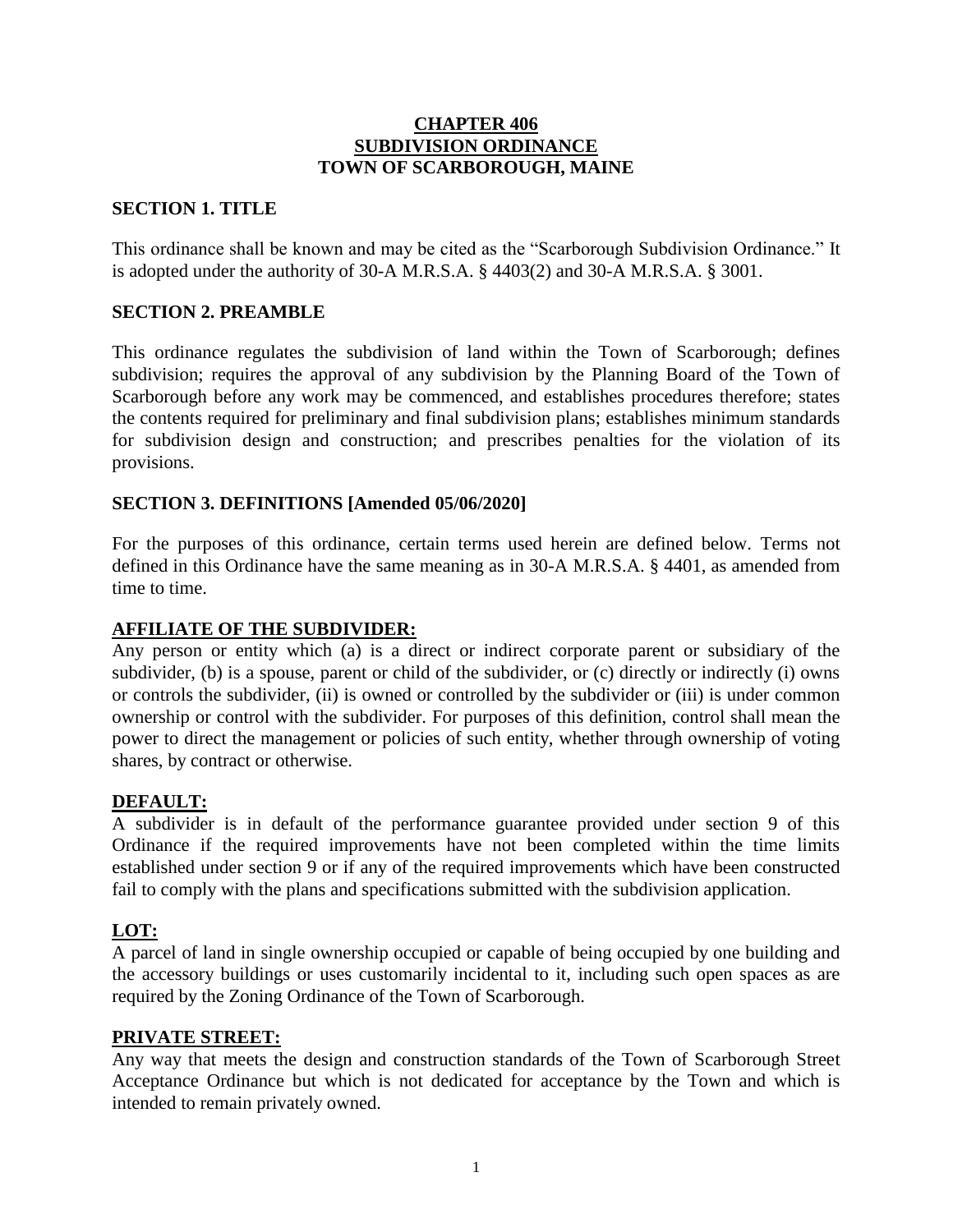#### <span id="page-3-0"></span>**STREET:**

A public way which affords the principal means of access to abutting properties, or a proposed way that is intended to be accepted by the Town as a public way in accordance with the Street Acceptance Ordinance, or a private street as defined in this ordinance.

#### <span id="page-3-1"></span>**SUBDIVIDER:**

An individual, firm, association, syndicate, partnership, corporation, trust, or any other legal entity, or agent thereof, that undertakes the activities governed by this ordinance. The term "subdivider" is intended to include the term "developer" and "builder."

#### <span id="page-3-2"></span>**WETLANDS:**

For the purpose of this ordinance the term "wetlands" encompasses both freshwater and coastal wetlands.

#### <span id="page-3-3"></span>**SECTION 4. PURPOSE, AND INTERPRETATION, AND REVIEW CRITERIA**

The purposes of this ordinance are to promote the development of an economically stable and sound community; to provide safe and adequate streets, utilities and other services to new land development; to provide convenient and safe traffic circulation and access; to assure generally the development of areas in a manner consistent with any comprehensive plan for the Town of Scarborough; to clarify the approval criteria of the state Subdivision Law, found in Title 30-A M.R.S.A. § 4404, to protect the environment and conserve the natural and cultural resources identified in the Scarborough Comprehensive Plan as important to the community; to minimize the potential impacts from new subdivisions on neighboring properties and on the town; and to provide uniform procedures and standards for observance by the Planning Board and Subdividers. In their interpretation and application, the provisions of this ordinance shall be held to be minimum requirements for the protection of public health, safety and welfare. To this end, in evaluating any proposed subdivision of land within the Town of Scarborough, Maine the Planning Board shall determine that such subdivision will meet the design standards set forth in this Ordinance, will comply with all other pertinent State and Local codes and ordinances, and will comply with the following review criteria:

- A. The proposed subdivision will not result in undue water or air pollution. In making this determination it shall at least consider: the elevation of land above sea level and its relation to the flood plains, the nature of soils and subsoils and their ability to adequately support waste disposal; the slope of the land and its effect on effluents; the availability of streams for disposal of effluents; and the applicable state and local health and water resources regulations;
- B. The proposed subdivision has sufficient water available for the reasonably foreseeable needs of the subdivision;
- C. The proposed subdivision will not cause an unreasonable burden on an existing water supply if one is to be utilized;
- D. The proposed subdivision will not cause unreasonable soil erosion or reduction in the capacity of the land to hold water so that a dangerous or unhealthy condition may result;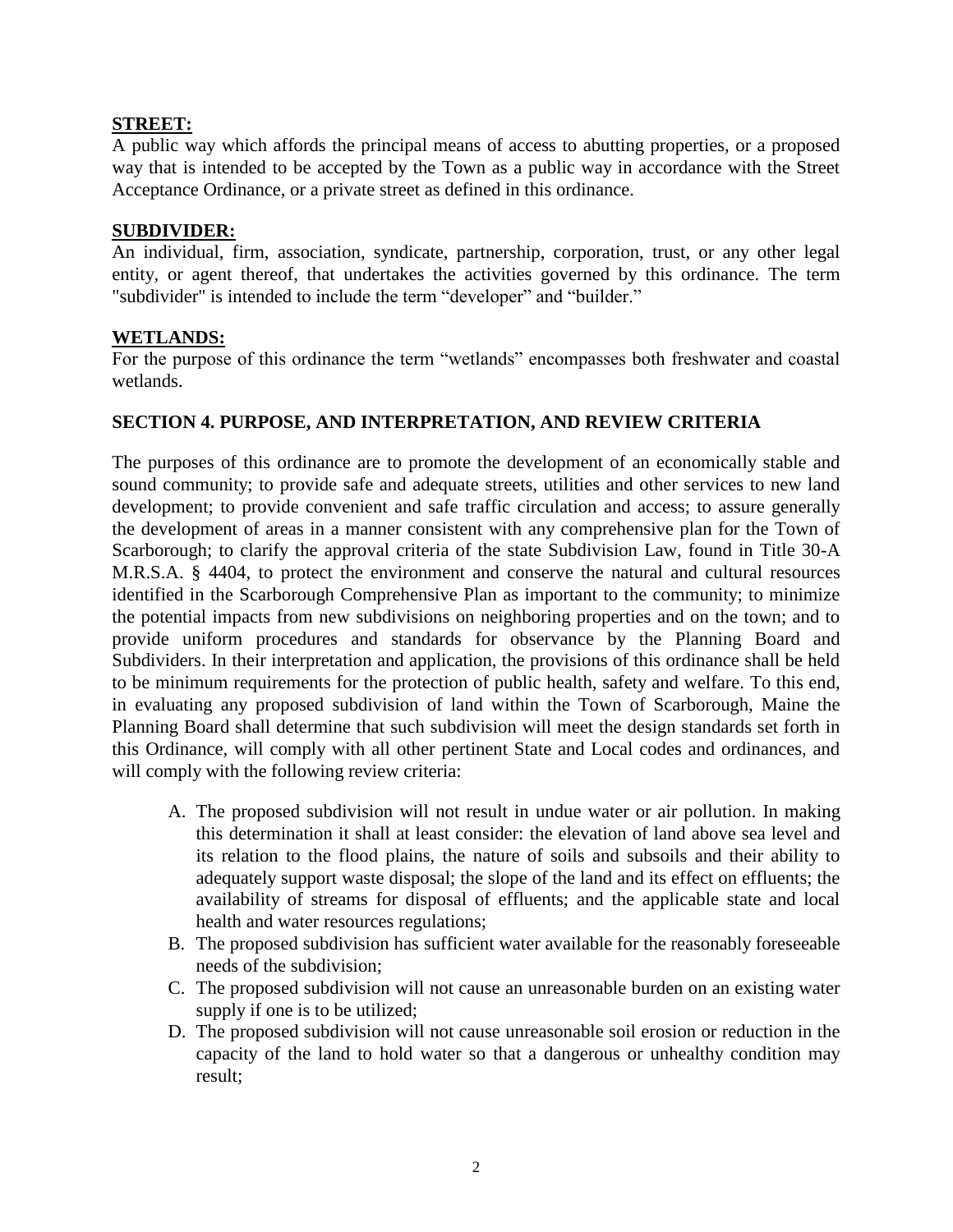- E. The proposed subdivision will not cause unreasonable highway or public road congestion or unsafe conditions with respect to use of the highways or public roads existing or proposed and, if the proposed subdivision requires driveways or entrances onto a state or state aid highway located outside the urban compact area as defined by Title 23, section 754, the Department of Transportation has provided documentation indicating that the driveways or entrances conform to Title 23, section 704 and any rules adopted under that section;
- F. The proposed subdivision will provide for adequate sewage waste disposal;
- G. The proposed subdivision will not cause an unreasonable burden on the ability of a municipality to dispose of solid waste and sewage if municipal services are to be utilized;
- H. The proposed subdivision will not have an undue adverse effect on the scenic or natural beauty of the area, aesthetics, historic sites, significant wildlife habitat identified by the Department of Inland Fisheries and Wildlife, or rare and irreplaceable natural areas or any public rights for physical or visual access to the shoreline;
- I. The proposed subdivision is in conformance with this Subdivision Ordinance, the Scarborough Comprehensive Plan, the Scarborough Zoning Ordinance, the Scarborough Shoreland Zoning Ordinance (if applicable), the Scarborough Site Plan Review Ordinance (if applicable) and all applicable State and Local codes and regulations; in making this determination, the Planning Board may interpret the Comprehensive Plan and applicable local ordinances, codes and regulations;
- J. The subdivider has adequate financial and technical capacity to meet the standards of this Ordinance;
- K. Whenever situated in whole or in part, within 250 feet of any pond, lake, stream, river, wetland or tidal waters, the proposed subdivision will not adversely affect the quality of such body of water or wetland or unreasonably affect the shoreline of such body of water or wetland;
- L. The proposed subdivision will not, alone or in conjunction with existing activities, adversely affect the quality or quantity of ground water;
- M. Based on the Federal Emergency Management Agency's Flood Boundary and Floodway Maps and Flood Insurance Rate Maps, and information presented by the applicant, the Planning Board shall determine whether the subdivision is in a floodprone area. If the subdivision, or any part of it, is in such an area, the subdivider shall determine the 100-year flood elevation and flood hazard boundaries within the subdivision. The proposed subdivision plan must include a condition of plan approval requiring that principal structures in the subdivision will be constructed with their lowest floor, including the basement, at least one foot above the 100-year flood elevation;
- N. All wetlands within the proposed subdivision have been identified on any maps submitted as part of the application, regardless of the size of these wetlands. Any mapping of wetlands may be done with the help of the local soil and water conservation district;
- O. Any river, stream or brook within or abutting the proposed subdivision has been identified on any maps submitted as part of the application. For purposes of this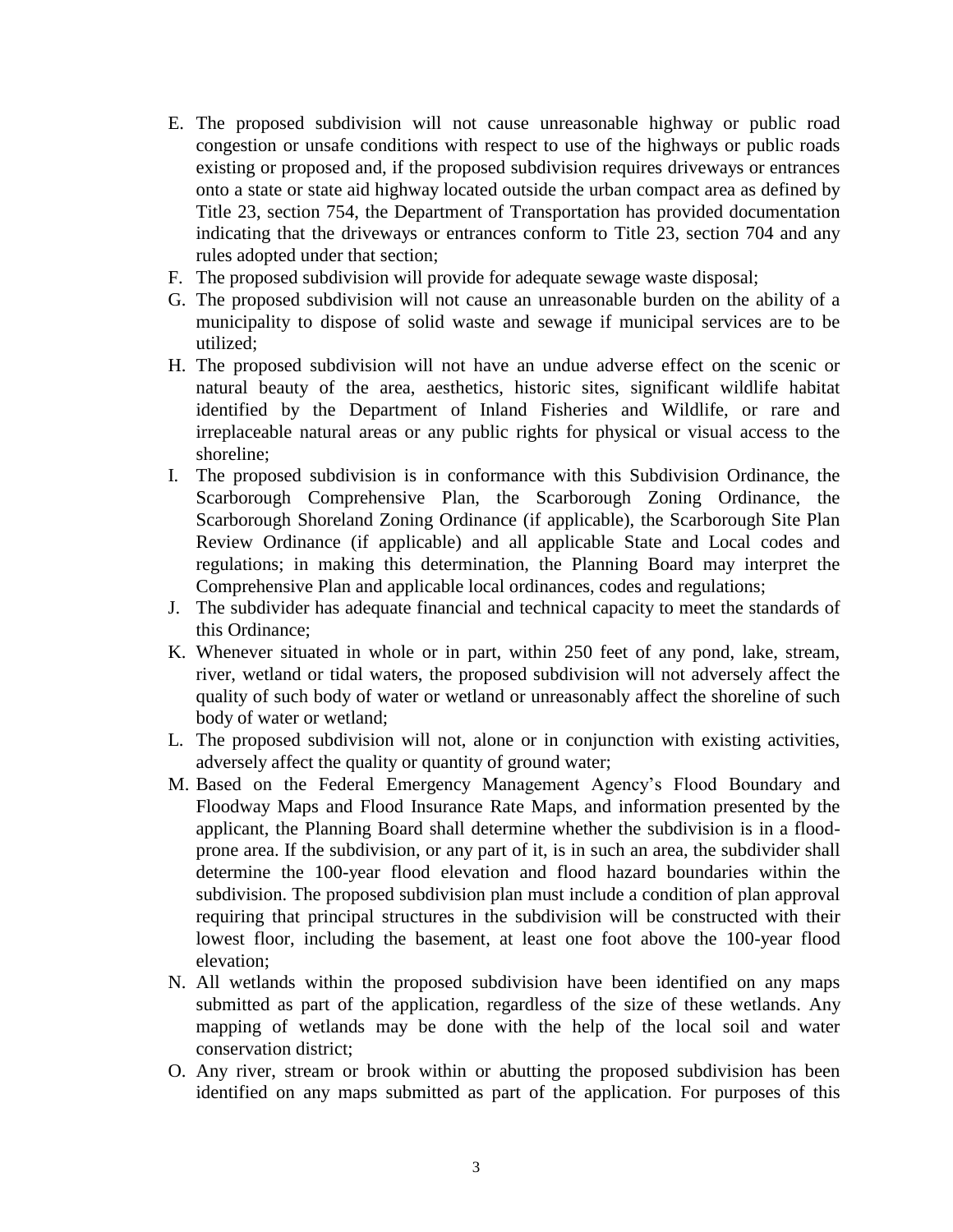section, "river, stream or brook" has the same meaning as in Title 38 M.R.S.A., section 480-B, subsection 9;

- P. The proposed subdivision will provide for adequate storm water management;
- Q. If any lots in the proposed subdivision have shore frontage on a river, stream, brook or coastal wetland as these features are defined in Title 38 M.R.S.A., section 480-B, none of the lots created within the subdivision have a lot depth to shore frontage ratio greater than 5 to 1;
- R. For any proposed subdivision that crosses municipal boundaries, the proposed subdivision will not cause unreasonable traffic congestion or unsafe conditions with respect to the use of existing public ways in an adjoining municipality in which part of the subdivision is located.

#### <span id="page-5-0"></span>**SECTION 5. ADMINISTRATION**

5:1 The Planning Board of the Town of Scarborough, hereinafter called the Board, shall administer this ordinance.

5:2 Whenever any subdivision is proposed or before any contract for the sale or offer to sell such subdivision or any part thereof shall have been negotiated, or before any permit for the erection of any structure within such subdivision shall be granted, or before any utility installations, ditching, grading, construction of roads, grading of land or lots shall be done on any subdivision, the subdividing owner or her/his authorized agent shall apply formally to the Board for approval of a Final Plan of such subdivision, which plan shall be in conformance with all of the requirements, design standards and specifications set forth in this ordinance, and shall record an attested copy of the Final Plan so approved and so endorsed in the Cumberland County Registry of Deeds. [amended 11/01/17]

5:3 When an application for subdivision approval is received and accepted by the Town Planner, the Planner shall give a dated receipt to the applicant and shall notify by mail all property owners within 500 feet of the proposed subdivision, and the clerk and the planning boards of municipalities that abut or include any portion of the subdivision, specifying the location of the proposed subdivision and including a general description of the project. The Town Planner shall also notify by mail a public drinking water supplier if the subdivision is within its source water protection area. The Town Planner shall not accept the application if the subdivider or an affiliate of the subdivider is in default on any performance guarantee on any other development within the Town or is in arrears on any fees owed to the Town of Scarborough in connection with any other development within the Town. When the Town Planner has accepted the application and determines that thirteen (13) copies of all material apparently required to constitute the application have been submitted, he/she shall promptly so advise the Planning Board and schedule consideration of the application for its next following meeting. He/She shall promptly notify the applicant of the time and place for such meeting, and he/she shall transmit to each Planning Board member a copy of the application material. He/She shall advise the Board of his/her comments and recommendations regarding additional information which might be useful to the Board, other permits or approvals which the subdivision might require, and the apparent timetable for Planning Board action. [amended 11/01/17]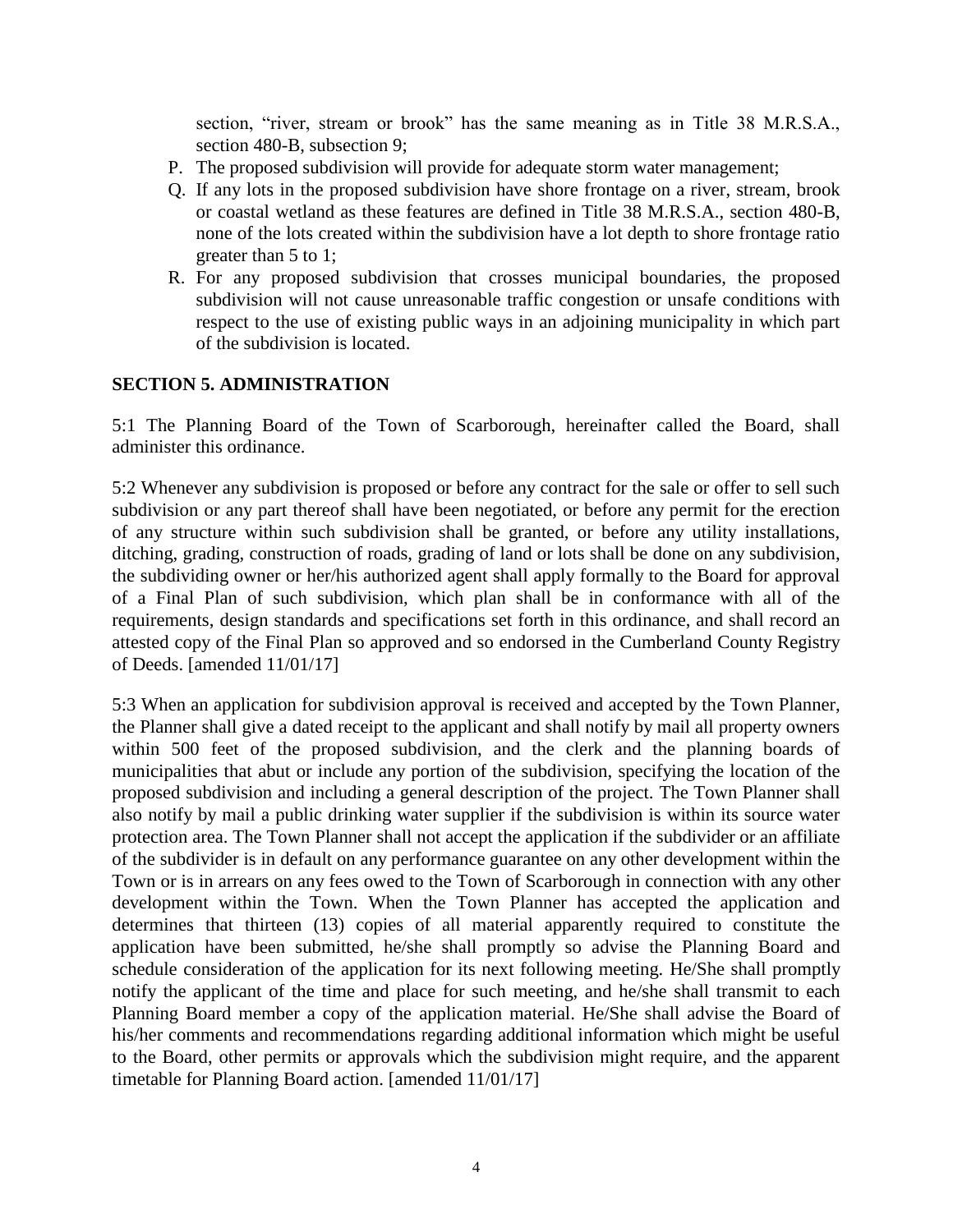5:4 As to any intended subdivision of land, the subdivider shall prepare and formally submit to the Board both a Preliminary Plan for study, and modification where required, and a Final Plan. The Final Plan shall not be prepared until the subdivider has received from the Board written notice that a majority of the Board has approved the Preliminary Plan of such subdivision.

5:5 The Director of Public Works and the Engineer shall make reports to the Planning Board with respect to the adequacy of the design standards and specifications of the proposed street or private street, including the need for street lighting and storm drains. Said report must be submitted before any approval is granted. The Planning Board may also engage the services of one or more professional consultants to conduct peer review of the materials submitted by the subdivider, the costs of which shall be paid by the subdivider as provided in Section 11 of this Ordinance.

5:6 Prior to submission of the subdivision application and the Preliminary Plan, an applicant may choose to present a sketch plan for review by the Planning Board at a pre-application meeting. At such meeting, the Planning Board and the applicant may discuss the lot layout, road design and other features of the proposed plan, as well as the format, procedures and process for reviewing the subdivision. Any such pre-application meeting shall be scheduled by the Town Planner once the Town Planner has determined that the applicant has submitted sufficient information for the Planning Board to consider, including a sketch plan containing the following information:

- (1) Subdivision name, boundaries, acreages, tax map and lot numbers, magnetic and grid north point, date and graphic scale.
- (2) Location Plan A location plan of the subdivision, at a scale of 1000-2000 feet to the inch, showing right of way lines of all proposed streets in the subdivision and their location in relation to existing streets and readily identifiable as to locus on the Scarborough Zoning Map.
- (3) Name and address of record owner, subdivider, and engineer, surveyor, firm, or individual who prepared the plan.
- (4) Existing and proposed lines of streets, ways, easements, lots and any public or common areas within the subdivision.
- (5) Location, name, and present width of each street and public or private way bounding or within 500 feet of the subdivision.
- (6) Approximate locations of existing buildings and site features such as wooded areas, wetlands, and water bodies within or adjacent to the proposed subdivision.

A plan considered by the Planning Board in pre-application meeting is not considered a complete or pending application and creates no vested rights. Submittal of the pre-application sketch plan and review of the pre-application sketch plan by the Planning Board shall not be considered to create a pending proceeding under 1 M.R.S.A. § 302.

### <span id="page-6-0"></span>**SECTION 6. GENERAL REQUIREMENTS**

6:1 Any proposed subdivision shall be in conformity with any Comprehensive Plan of the Town of Scarborough and with the provisions of all pertinent State and Local codes and ordinances.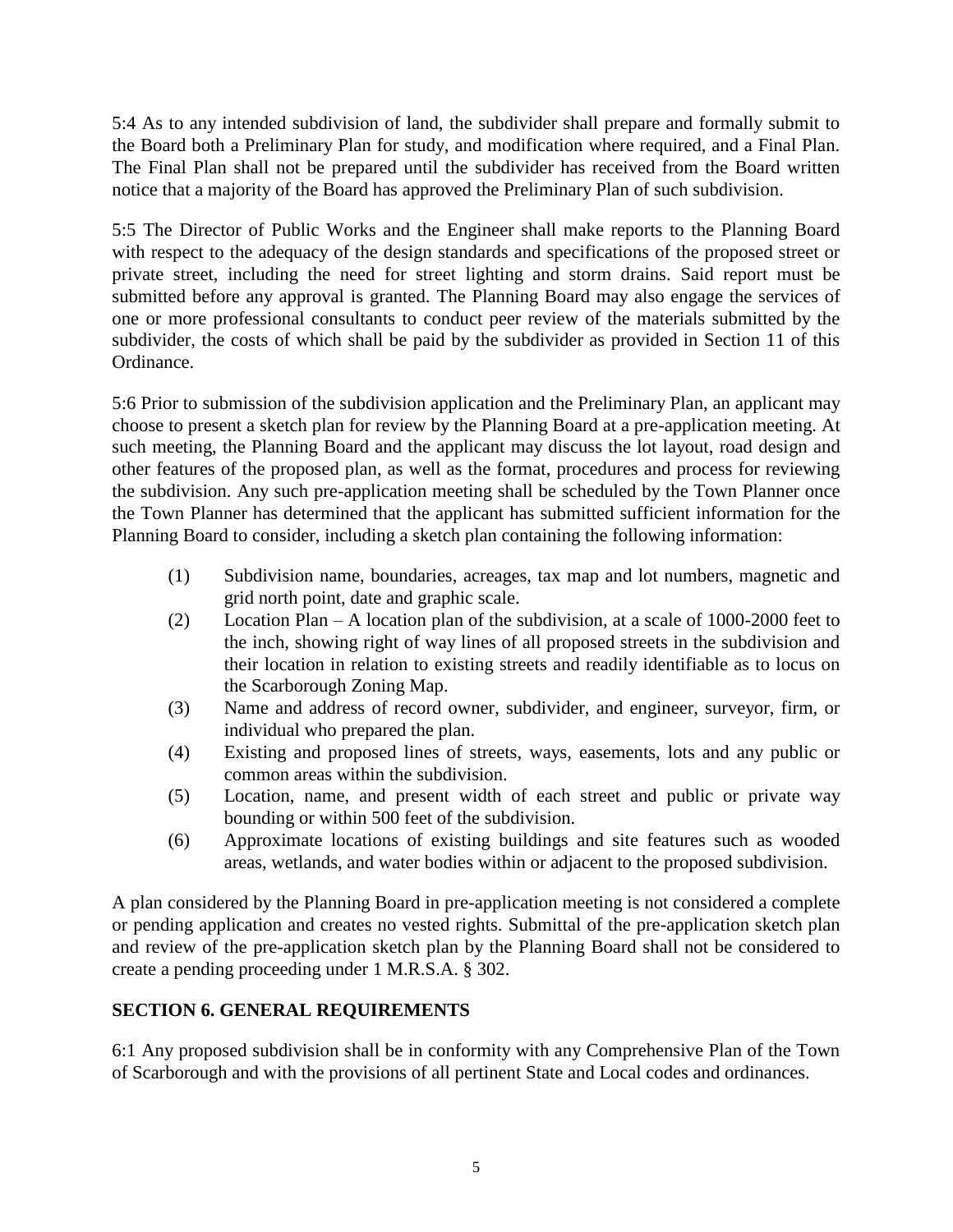6:2 Land designed for public use may not be subdivided for any other purpose.

6:3 Any proposed subdivision shall be reviewed by the Board with respect to its effect upon existing community services and facilities including schools and recreational areas. The Board shall consider open space for future community facilities and may withhold approval of final plans pending such designation.

6:4 any proposed subdivision shall be so designed that every lot has access to a street.

6:5 Any natural drainageways and their easements shall be utilized so that no flooding will occur and all storm water can be disposed of properly.

6:6 The Board may require that a proposed subdivision design conserve such features as trees, streams, topography, and other natural assets.

6:7 Street trees, esplanades and open spaces may be required at the discretion of the Board. When such improvements are required they shall be incorporated in the Final Plan.

6.8 Any historic or archeological resource that has been identified by the Maine State Historic Preservation Office, the Town's adopted Comprehensive Plan, or Section VII.H. Historic Preservation Provisions of the Town of Scarborough Zoning Ordinance should be preserved and incorporated into the subdivision plan in a manner that retains its historic or archeological value if feasible. If an identified resource will be removed or will be altered in a manner that diminishes its historic or archeological value, the burden is on the applicant to demonstrate that options for preserving the resource have been explored. The Planning Board, Planning Department, and the applicant may consult the State Historic Preservation Office, the Scarborough Historical Society, or similar organizations with the mission of historic and archeological preservation on options for preserving the resource. If the resource will be removed, the applicant must demonstrate that reasonable efforts have been made to preserve the resource value or relocate it to another location. [Amended 03/18/2015]

6.9 Within the Town's designated growth areas as depicted in the current version of the Comprehensive Plan, the Town of Scarborough's Planning Board has municipal capacity to review subdivisions that otherwise would require review by the Maine Department of Environmental Protection under the Site Location of Development Law. This authority has been provided for under 38 M.R.S.A. Section 488 (19). Municipal capacity shall only apply to subdivisions that are located wholly within the Town of Scarborough and wholly within a designated growth area. All other subdivisions that meet or exceed the thresholds for Site Location of Development Law shall be reviewed by the Maine Department of Environmental Protection accordingly. Municipal capacity within the Town's growth areas shall apply to both new subdivisions and modifications to past subdivisions that may have existing Site Location of Development approvals.

In addition to meeting the standards and requirements of this Ordinance, the Scarborough Zoning Ordinance, and any other applicable local ordinances, subdivisions that include fifteen (15) or more lots on thirty (30) or more acres shall also be submitted and reviewed by the State of Maine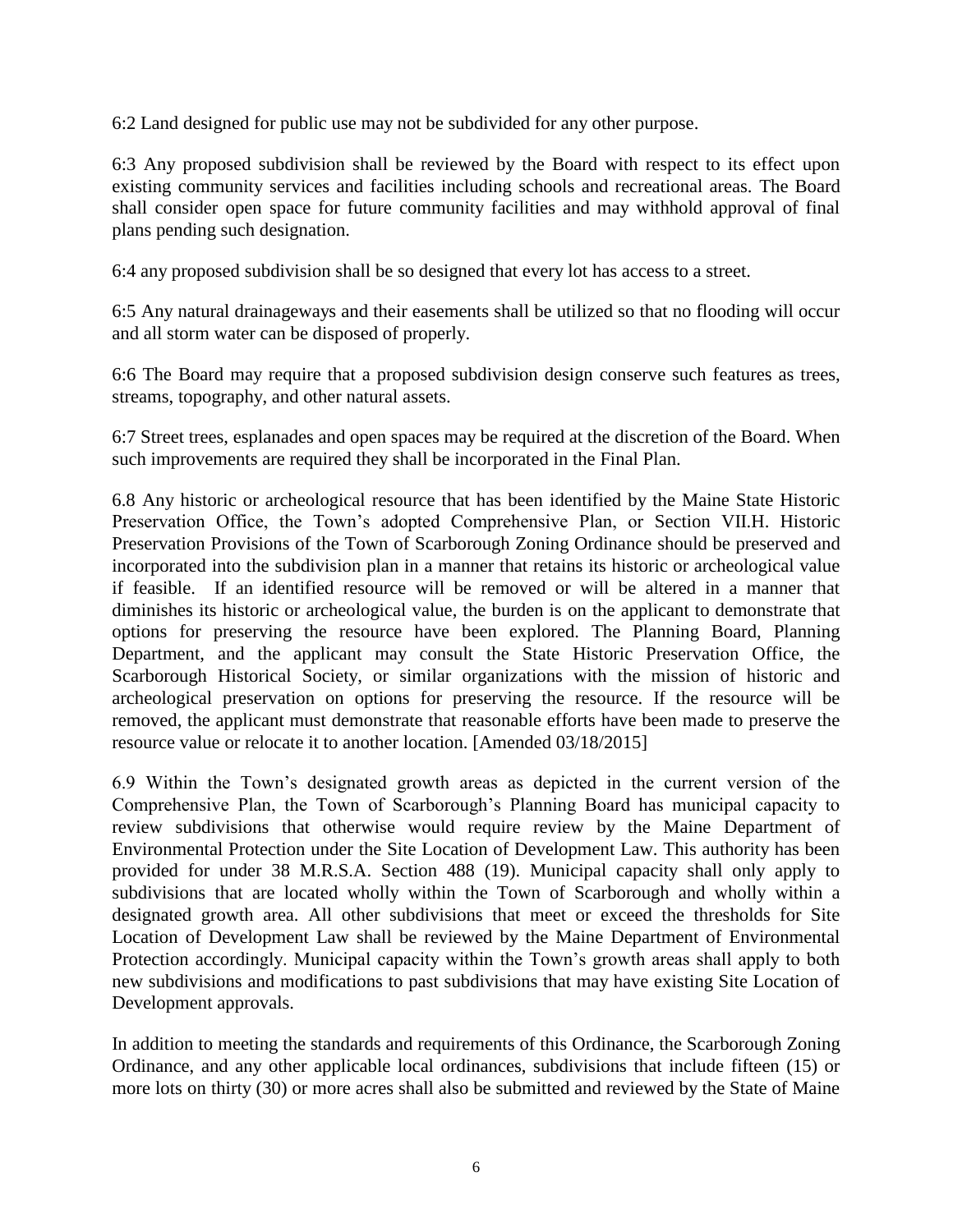regarding significant wildlife and fisheries habitat and natural resources and significant historic and archeological resources as follows:

- (a) The Maine Department of Inland Fisheries and Wildlife shall be provided with a complete site plan application and shall have the ability to review and provide advisory comments on the site plans' impact on any significant wildlife habitat, aquatic habitat, fisheries habitat, or wildlife travel corridor. The Planning Board shall not issue a final decision on a site plan application until it receives comments from the Maine Department of Inland Fisheries and Wildlife or thirty (30) days from the submission of the application to the department, whichever comes first.
- (b) The Maine Historic Preservation Commission shall be provided with a complete site plan application and shall have the ability to review and provide advisory comments on the presence of any significant historic or archeological resources that may exist on the site. The Planning Board shall not issue a final decision on a site plan application until it receives comments from the Maine Historic Preservation Commission or thirty (30) days from the submission of the application to the department, whichever comes first.

#### <span id="page-8-0"></span>**SECTION 7. PRELIMINARY PLAN REQUIREMENTS AND PROCEDURES**

7:1 A request for approval of a subdivision shall be made to the Board in writing and shall be accompanied by a Preliminary Plan, that shall be drawn at a scale between 20 and 100 feet to the inch. The Preliminary Plan shall be accompanied by a location map showing the relationship of the proposed subdivision to adjacent properties and public access and drawn at no smaller scale than 500 feet to the inch.

7:2 When practical, a standard sized sheet 24" x 36" shall be used for all plans and shall contain the following information:

- (a) Name of Subdivision, owner(s), engineer(s), and surveyor(s).
- (b) Graphic scale, date and grid point.
- (c) Existing Zoning.
- (d) Ownership and location of abutting properties.

(e) Name, location, width, profile, cross-section, radius of curves, angles or change in direction and center line, length of all existing and/or proposed public or private streets, other public ways, building lines and easements in the subdivision. All street names shown for proposed streets located in a subdivision shall be checked against local records to assure that none are duplicates of existing street names or so similar as to cause confusion.

(f) Type, location, profile and cross-section of all existing and/or proposed surface water drainage.

(g) Location of all existing and/or proposed utilities - water, gas, electricity or other.

(h) Location of all existing and/or proposed sanitary sewers showing size, profile, and cross-section; or description, plan, location, if other means of sewage disposal with evidence of the nature of soils and subsoils and their ability to adequately support sewage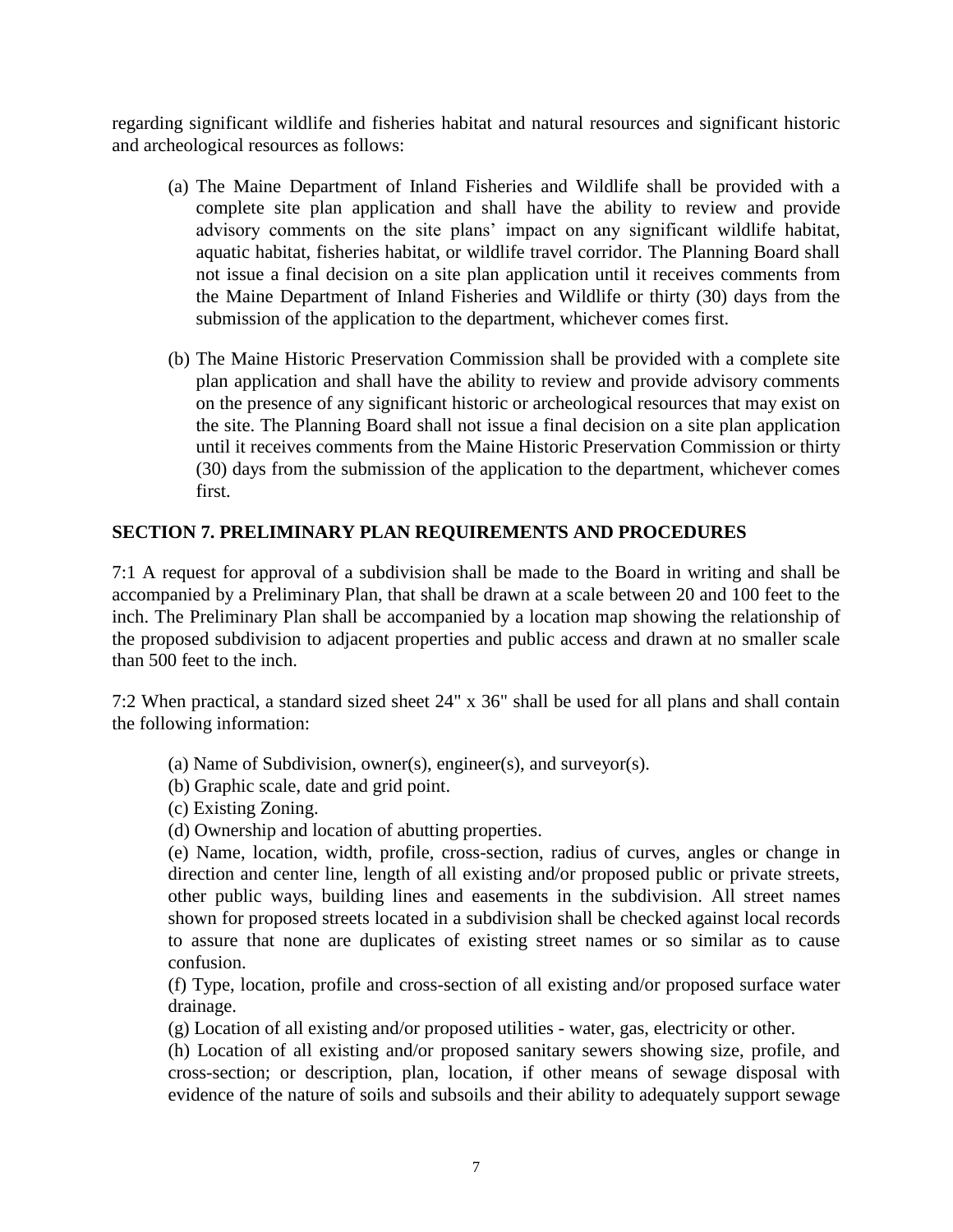waste disposal as required by the Scarborough Plumbing Ordinance and the Maine State Plumbing Code, Part II, and that the land is suitable for subsurface sewage disposal systems.

(i) Topography at two (2) foot contour intervals, unless otherwise prescribed by the Planning Board and Town Engineer. In addition, the location of existing natural or manmade features and soils conditions influencing the layout of the proposed subdivision shall be shown.

(j) Lot lines and approximate dimensions.

(k) Proposed uses of property.

(l) Proposed public areas, if any.

(m) Location and boundaries of wetlands.

(n) 100-year flood elevations.

(o) Any requested waivers from the standards of this Ordinance.

(p) The location and description of all historic and archeological resources on the parcel as identified by the Maine State Historic Preservation Office, the Town's adopted Comprehensive Plan, or Section VII.H. Historic Preservation Provisions of the Town of Scarborough Zoning Ordinance together with a narrative describing how these resources can be preserved and incorporated into the subdivision plan. If an identified resource will be removed, altered, or not included as part of the subdivision plan, a statement shall be provided as to why the resource cannot be preserved and the options considered but rejected for including it as part of the plan. [Amended 03/18/2015]

7:3 In addition to the Preliminary Plan, the Board may require the subdivider or others to undertake studies where deemed necessary or desirable to protect the public convenience, safety, health and welfare.

7:4 An application for approval of a Preliminary Plan shall be considered at a regular meeting of the Board within 30 days of receipt of such application. The Board shall, after such consideration and within 30 days of receipt of an application and Preliminary Plan, issue a written statement informing the sub-divider or her/his authorized agent of approval, disapproval or conditional approval or of any changes required prior to the submission of the Final Plan.

7:5 No final plan shall be approved by the Board unless submitted by the subdivider or her/his authorized agent within 12 months from the issuance of Preliminary Approval.

#### <span id="page-9-0"></span>**SECTION 8. FINAL PLAN REQUIREMENTS AND PROCEDURES [Amended 08/20/2008][Amended 05/06/2020]**

8:1 A request for Final Approval of a subdivision shall be made to the Board in writing and shall be accompanied by a Final Plan of such subdivision legibly drawn in black ink. The Plan shall be drawn at such scale as may be prescribed by the Board as being adequate to show all details clearly.

8:2 The Plan shall be presented on one or more sheets of standard 24" x 36" size and shall contain the following information: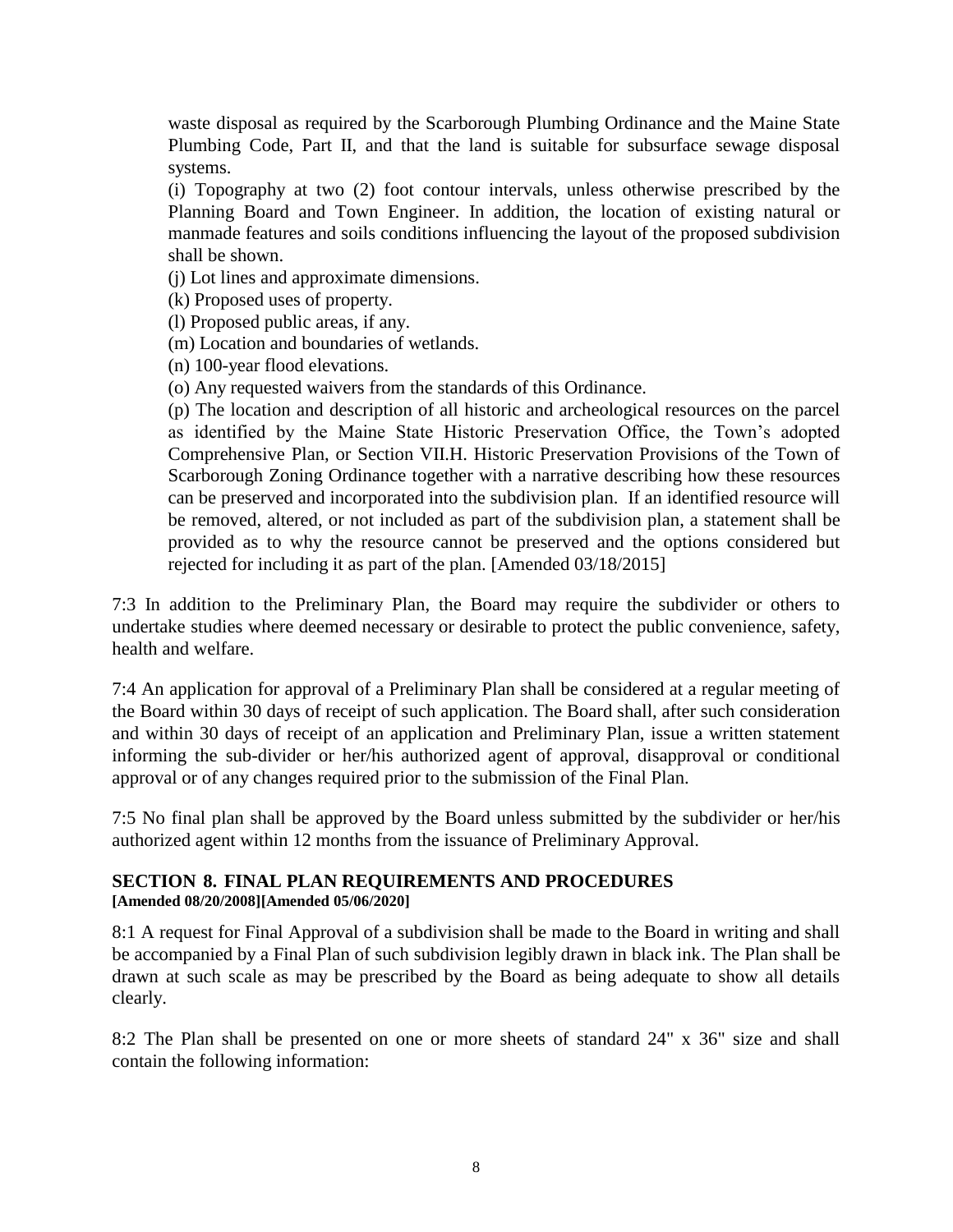(a) All the information required for the Preliminary Plan and amendments thereto requested by the Planning Board.

(b) Existing and final proposed lines of streets, ways, lots, easements for utilities and/or drainage and public areas within the subdivision.

(c) Sufficient data to determine the exact location, direction, and length of every street line, easement, lot lines and boundary line and to reproduce these lines upon the ground.

(d) Location of all permanent monuments existing and/or proposed wherever in the opinion of the Board, such monuments are necessary to properly determine the location on the ground.

(e) Lot and map numbers and letters in accordance with the prevailing policy on existing tax maps.

(f) Designation of the location, size, planting and landscaping of such parks, esplanades or other open spaces as may be proposed or prescribed.

(g) The seal(s) and/or appropriate stamps of the Professional Land Surveyors and, Professional Engineers, responsible for the preparation of the subdivision proposals.

(h) Any waivers from the standards of this Ordinance.

8:3 The Final Plan shall be accompanied by certification from authorized local public officials and/or agencies that the design of sewer and drainage facilities, streets and utilities in the proposed subdivision conform to the requirements of all pertinent State and Local codes and ordinances. The cost of certification and/or inspection shall be borne by the subdivider.

8:4 The Board shall consider a Final Plan at a regular meeting within thirty days of submission of such Final Plan.

8:5 The Board shall determine by vote whether to approve the Final Plan, approve the Final Plan with conditions or deny approval of the final plan. The Board's vote shall constitute the Board's decision and order on the subdivision application. The approval of a Final Plan shall be attested on the original plan and three copies by the signatures of a legal majority of the members of the Board. Signing of the Final Plan may occur subsequent to approval of the Plan, and does not require a meeting of the Board. In addition, the subdivider shall provide a copy of the recording plan in digital format in compliance with the current specifications for placement in the Town's GIS database which is based on the Maine State Grid. Specifications are on file with the Town Planning Office.

8:6 A Final Plan shall be retained by the Board. The subdivider shall record the approved Final Plan with the Cumberland County Registry of Deeds within ninety days after the date on which the Board vote to approve the subdivisions. The Town Planner shall not release the attested final plan to the subdivider for recording until the subdivider has provided the performance guarantee required by section 9 of this Ordinance, and all fees required under section 11 of this Ordinance. In addition, the Town Planner shall not release the attested final plan on reproducible medium for recording if the subdivider or an affiliate of the subdivider is in default on any performance guarantee on any other development within the Town or is in arrears on any fees owed to the Town of Scarborough in connection with any other development within the Town.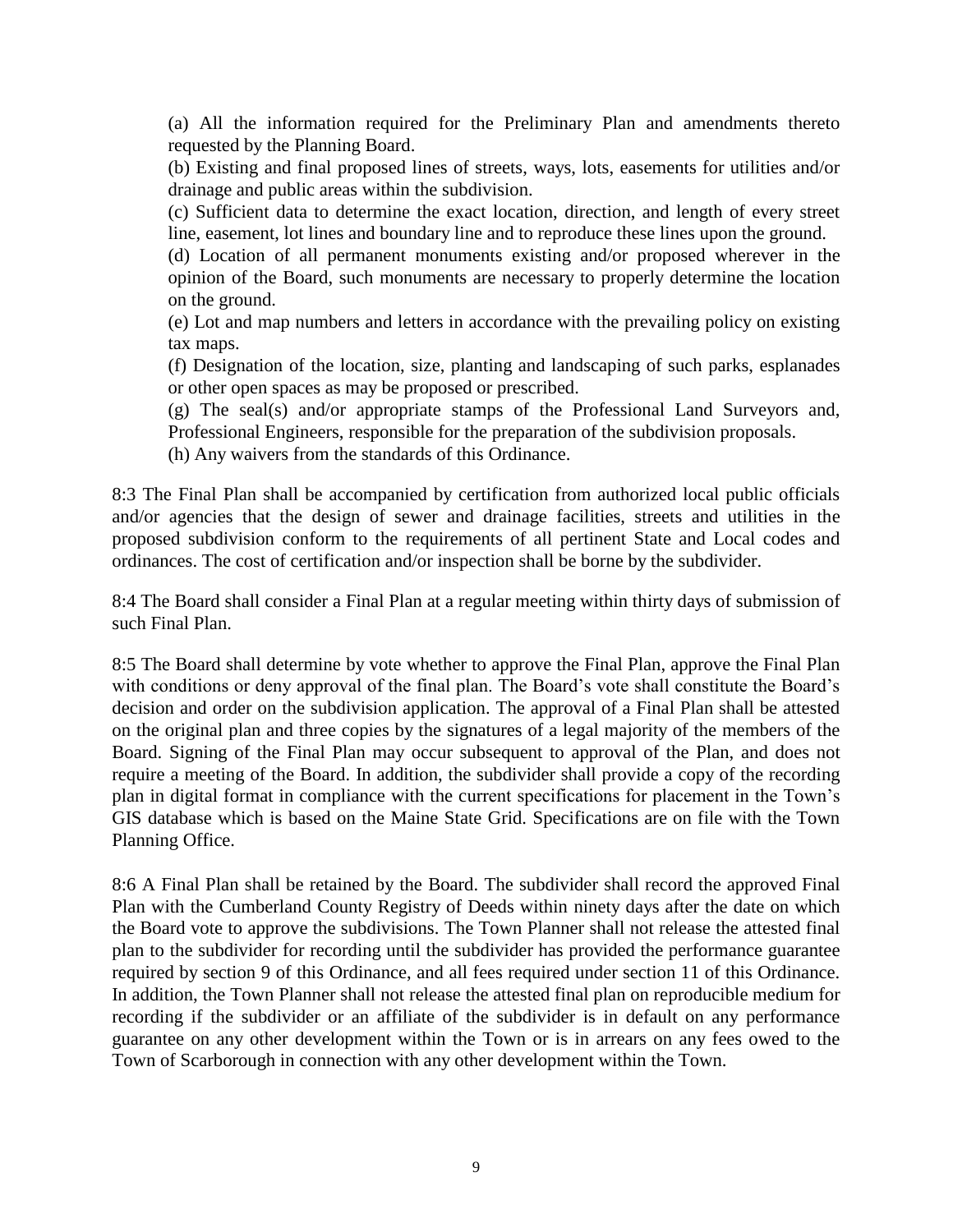#### <span id="page-11-0"></span>**SECTION 9. PERFORMANCE GUARANTEES**

9:1 In order to insure completion of all improvements required by the Town of Scarborough, Maine the subdivider shall furnish to the Town Treasurer a performance guarantee prior to the recording of the Final Plan. Said performance guarantee may be in the form of cash, certified check payable to the Town of Scarborough, or an irrevocable letter of credit in a form and from an issuer acceptable to the Town Treasurer. In determining the acceptability of the issuer, the Town Treasurer may rely on any published information available concerning the issuer's financial condition and projected financial condition during the term of the letter of credit. The determination of the Town Treasurer on the acceptability of the issuer is final and not appealable. The amount of such performance guarantee (the "Stated Amount") shall be approved by the Board and the Town Treasurer, and shall be in an amount at least equal to the total cost of furnishing, installing, connecting and completing all of the street grading, paving, storm drainage and utilities or other improvements specified and shall be conditioned on the completion of all such specified improvements within 30-months of the date the Performance Guarantee is furnished. The performance guarantee may allow for, but shall not require, periodic reductions of the State Amount as portions of the specified improvements are determined by the Town Engineer to be complete, provided that each such reduction shall be limited to 85 percent of the cost of the improvements for which the reduction is allowed. In no event shall the performance guarantee be reduced to less than 15 percent of the Stated Amount until all the specified improvements have been completed and inspected and all fees due under Section 11 below or pursuant to any conditions of approval have been paid in full.

9:2 The Board may grant one or more extensions of up to exceed12 months beyond the guaranteed performance period when the subdivider can demonstrate, to the satisfaction of the Board good cause for such extension; provided, however, that the performance guarantee shall remain in full force and effect during any such extension period and that the total duration of the original performance guarantee and any extensions granted under this Section 9.2 shall not exceed five years from the date on which the original performance guarantee was furnished. The Planning Board may not grant an extension if the subdivider or an affiliate of the subdivider is in default on any performance guarantee on any other development within the Town or is in arrears on any fees owed to the Town of Scarborough in connection with any other development within the Town.

9:3 Before a subdivider may be released from any obligation required by her/his guarantee of performance, the Board shall require certification from the various departments and agencies concerned to the effect that all improvements have been satisfactorily completed in accordance with all applicable standards, State and Local codes and ordinances. [amended 11/01/17]

9:4 At the time of approval of the final plan, the Planning Board may approve the construction of the subdivision in specifically identified phases and allow the subdivider to furnish separate performance guarantees for each phase prior to commencement of construction of each phase, provided that the performance guarantee furnished for any individual phase must secure the construction of all required improvements within such phase plus any improvements located in other phases which are necessary in order for the phase being constructed to comply with the requirements of this Ordinance should subsequent phases not be constructed. The time limits of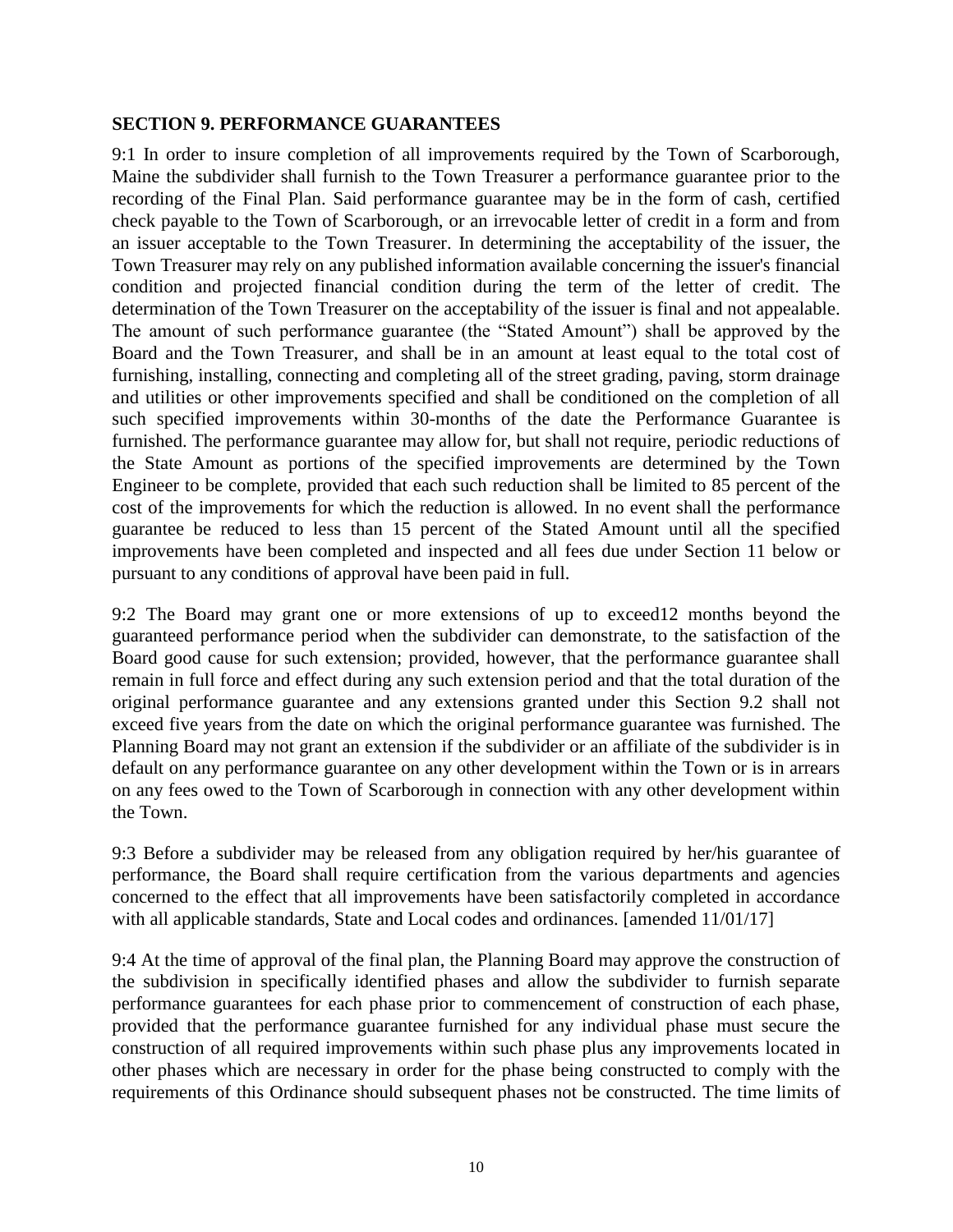sections 9:1 and 9:2 shall apply separately to each phase. In addition, the time limits of section 9:1 and 9:2 may be modified for a phased subdivision pursuant to a contract zoning agreement approved by the Scarborough Town Council under the Scarborough Zoning Ordinance.

#### <span id="page-12-0"></span>**SECTION 10. STREET INFRASTRUCTURE DESIGN STANDARDS**

10:1 The design of streets shall provide for proper continuation of streets from adjacent subdivisions and built-up areas and proper projection of streets into adjacent unsubdivided and open land.

10:2 All public streets constructed after December 4, 2003 hall comply with the appropriate design standards and specifications set forth in the Street Acceptance Ordinance of the Town of Scarborough, Maine.

10:3 If access to the street or streets within the subdivision is from an existing private street which does not meet such design standards and specifications, the subdivider shall cause such existing road to be brought into compliance with such standards and specification.

10:4 When considering private street proposals the Planning Board shall require that the developer clearly identify the party responsible for maintenance of the private street. A note shall be placed on the final plan and incorporated into each deed stating that the proposed street is not dedicated for acceptance by the Town.

#### <span id="page-12-1"></span>**SECTION 11. FEES**

a. Prior to the submission of a preliminary plan the subdivider shall pay to the Town Treasurer an application fee. Said fee shall be non-refundable and shall be computed as specified in the *Schedule of License, Permit and Application Fees* established by the Town Council. For subdivisions involving attached single-family dwellings, multi-family dwellings or condominiums, the fee shall be calculated by the number of units rather than the number of lots.

b. Prior to the release of the Final Plan to the subdivider for recording, the subdivider shall pay to the Town Treasurer a Peer Review and Construction Inspection fee. Said fee shall be nonrefundable and shall be computed and paid as follows:

- 1. The amount of the fee shall be determined by the Town Engineer, and shall include the actual costs incurred by the Town to engage consultants to undertake peer review of the subdivider's submissions plus the estimated cost to the Town of retaining the services of a qualified construction monitor under the employ of a licensed professional engineer to observe and monitor all construction of required improvements. In fixing the amount, the Town Engineer may consider the complexity of the improvements, the overall cost of the subdivision, the anticipated construction schedule, and any other factors relevant to estimating the cost of monitoring.
- 2. If, upon completion of the required improvements, the actual cost of monitoring and inspection exceeds the amount paid at the time of submission of the final plan, the subdivider shall pay the additional amount to the Town Treasurer before the subdivider shall be released from her/his obligations under the Performance